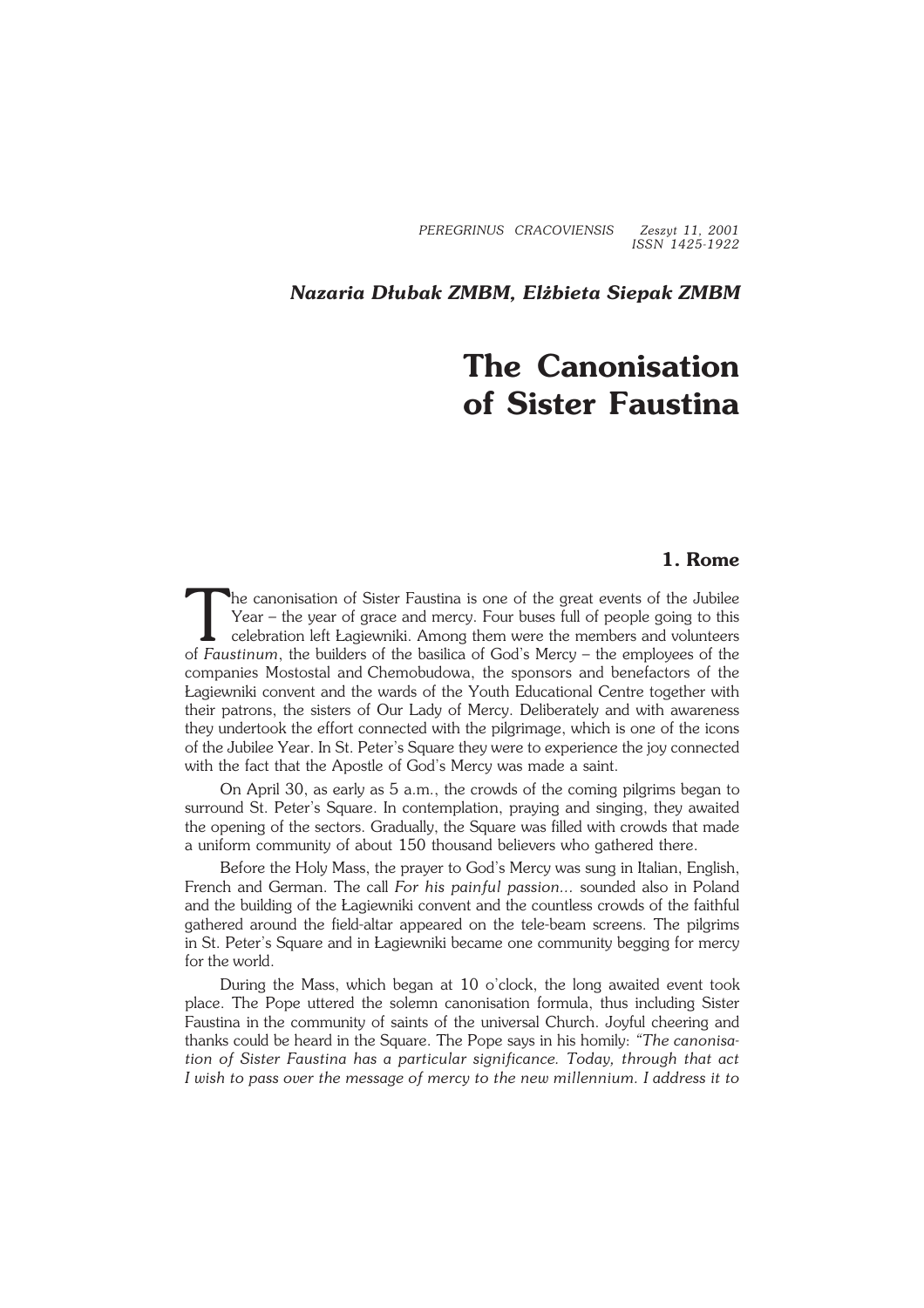*all people so that they could learn, in a more and more complete way, how to perceive the real face of God and the real face of man."* The words of the Pope's message have not only become pabulum and guidance for the pilgrims participating in the canonisation, but they have also shown the direction to the whole Church and the whole world, which in the third millennium should gaze at the merciful face of the Father and to turn to Him for rescue salvation. During the homily, when the Pope announce the second Easter Sunday the Sunday of God's Mercy for the whole universal Church, loud *"thank you"* could be heard again. People waved colourful kerchiefs and ribbons, which expressed their common joy.

The general enthusiasm was silenced for awhile, when the figure of Bishop Kazimierz Nycz from Cracow appeared on the tele−beams. He briefly thanked the Pope for the gift of Sister Faustina's canonisation and for establishing a holiday of God's Mercy and he assured Him of the memory and love of the pilgrims gathered in Ła− giewniki. All the pilgrims in St. Peters Square joined the joyful *Alleluia* singing that sounded from Łagiewniki. We were united again and our voices became a symphony of joy, gratitude and adoration of God's Mercy.

The canonisation ceremony came to its end, but the time of grace did not. Of this grace Jesus told Sister Faustina that it would abundantly pour into souls on that day. Neither did the moment of bestowing gifts come to its end. In her vision, Sister Faustina saw that many a man made requests on that day and they were granted what they wished for. The testimonies we heard later were the evidence: *"I came to Rome as a tourist, but on the canonisation day I experienced something that would remain in my heart till the end of my life'. 'I can describe myself as a great sinner, but I had a wish to confess my sins and I became reconciled with God."*

*Sister M. Nazaria Dłubak ZMBM*

## **2. Cracow−Łagiewniki**

The prophecy of Sister Faustina concerning her canonisation has come true. She wrote that that celebration would simultaneously be held in Rome, in the presence of the Pope, and in the convent in Cracow−Łagiewniki. It was to be a celebration significant for the whole Church. She was to take part in it. The ceremony was to attract such immense crowds that she would be unable to take them in. The prophecy came true not only in terms of the spiritual unity between the pilgrims gathered in St. Peter's Square in Ro− me and in the sanctuary in Cracow−Łagiewniki, but also in its literary meaning, owing to the tele−bridge connection. The pictures and sound were broadcast in both directions through large tele−beams. That is why Łagiewniki were present in St. Peter's Square and St. Peter's Square was present in Łagiewniki. The publication of a special booklet with the prayer texts, songs and the relevant commentaries enabled the pilgrims to participate actively in the canonisation celebration.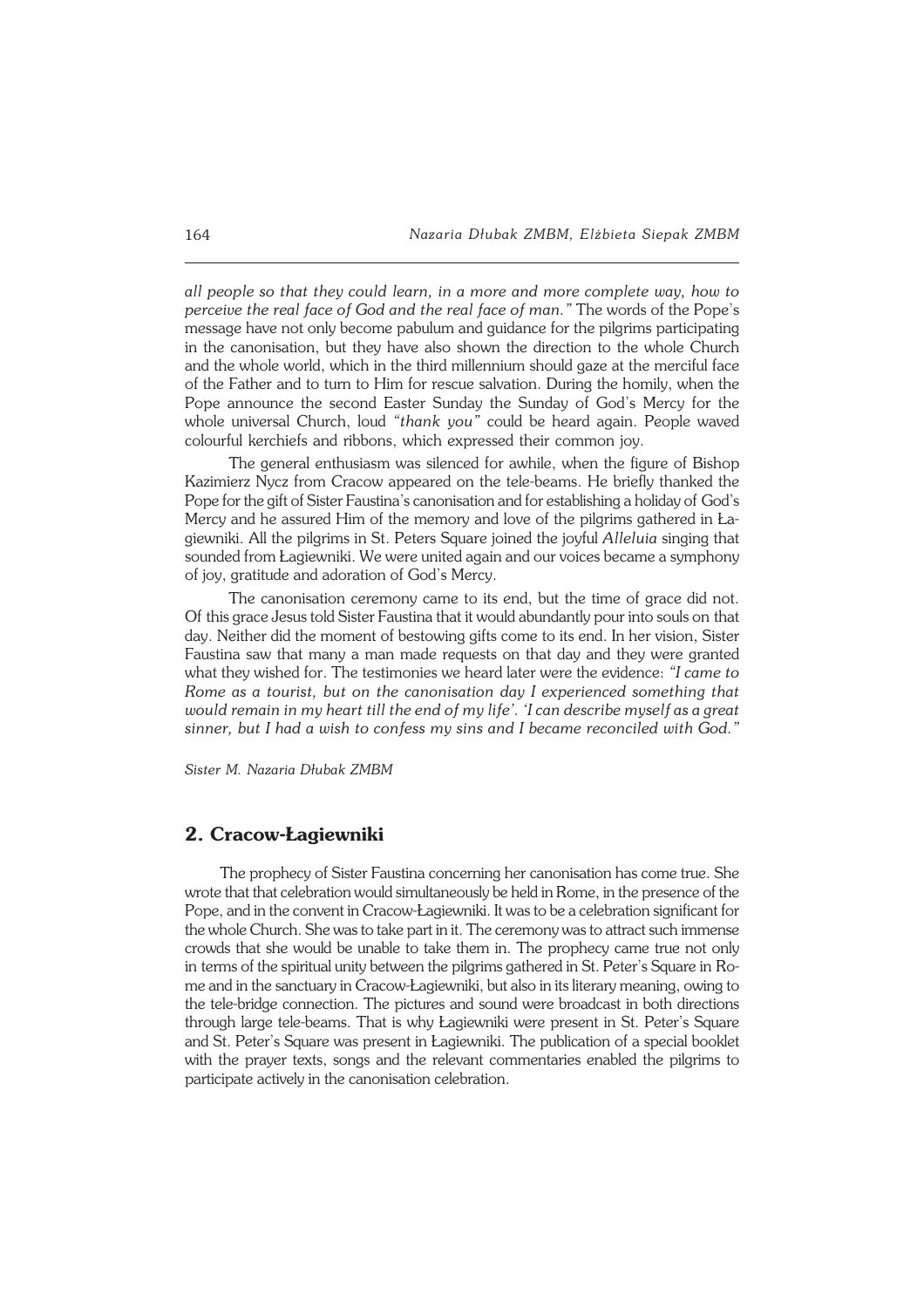The moment of announcing Sister Faustina a saint of the Church was welco− med enthusiastically. The crowds of pilgrims from all over Poland and from many countries of the world gathered in the sanctuary in Cracow expressed their joy and gratitude with applause and singing. The inscription 'A SAINT' was unveiled on Sister Faustina's reliquary. On that day, one had to stand in a long queue in order to come close to the miraculous picture of Merciful Jesus and to Sister Faustina's relics. The wardens did not allow anyone to stop for a longer prayer, so that other people waiting outside the chapel could enter at least for a moment, cast a glance at the picture of Merciful Jesus and pay homage to St. Faustina's relics. The long time spent in wait for that moment was filled with prayer.

The joy connected with the canonisation of Sister Faustina became even greater, because of the fact that the holiday of God's Mercy was established for the whole Church. Pope John Paul II spoke about that in his homily and the pilgrims inCracow and Rome responded with stormy applause. They have prayed for this for many years and now, in the Jubilee Year, this wish of Jesus is fulfilled. From this year on, the whole Church will celebrate the first Sunday after Easter as the Sunday of God's Mercy.

The pilgrims taking part in the canonisation in the sanctuary of God's Mercy inCracow had the impression that they participated in the celebration in Rome. It seemed to them that they were present at the ceremony conducted by the Pope. The space, distance, place and time became meaningless. The pilgrims did not feel any fatigue, although for many hours they stood in the scorching heat of the sun. The joy of receiving gifts surpassed human weaknesses.

After having said *Regina coeli* together with the Pope and after his blessing, Bishop Kazimierz Nycz from Cracow thanked the Pope for the gift of Sister Fausti− na's canonisation, for establishing the holiday of God's Mercy for the whole Church and for the blessing of the development of the sanctuary of God's Mercy in Łagiew− niki. The pilgrims joined into that thanksgiving through the words of a song: *"Cra− cow loves you, Cracow greets you, Cracow thanks you* and then *Poland loves* you, Poland greets you, Poland thanks you." The Pope was visibly moved. He said to the pilgrims gathered in Łagiewniki: "The Divine Providence connected the life *of Sister Faustina with Vilnius, Warsaw, Płock and Cracow. I commend to God all the inhabitants of these cities, as well as all the fellow−countrymen andthewor− shippers of God's Mercy."* These words of the Pope evoked yet another ovation and the singing of the joyful *Alleluia* was also taken up by the pilgrims gathered in St. Peter's Square.

Immediately after the end of the canonisation celebrations a thanksgiving Service with the participation of 140 priests began. It was conducted by Bishop Kazimierz Nycz. The Holy Masses after the canonisation were celebrated by the bishops of Cracow till late at night, and the co−celebrants were many diocese priests and monks.

Over 150,000 pilgrims from all over Poland, as well as from many countries of the world, such as Bohemia, Slovakia, the Ukraine, Germany, Liechtenstein,